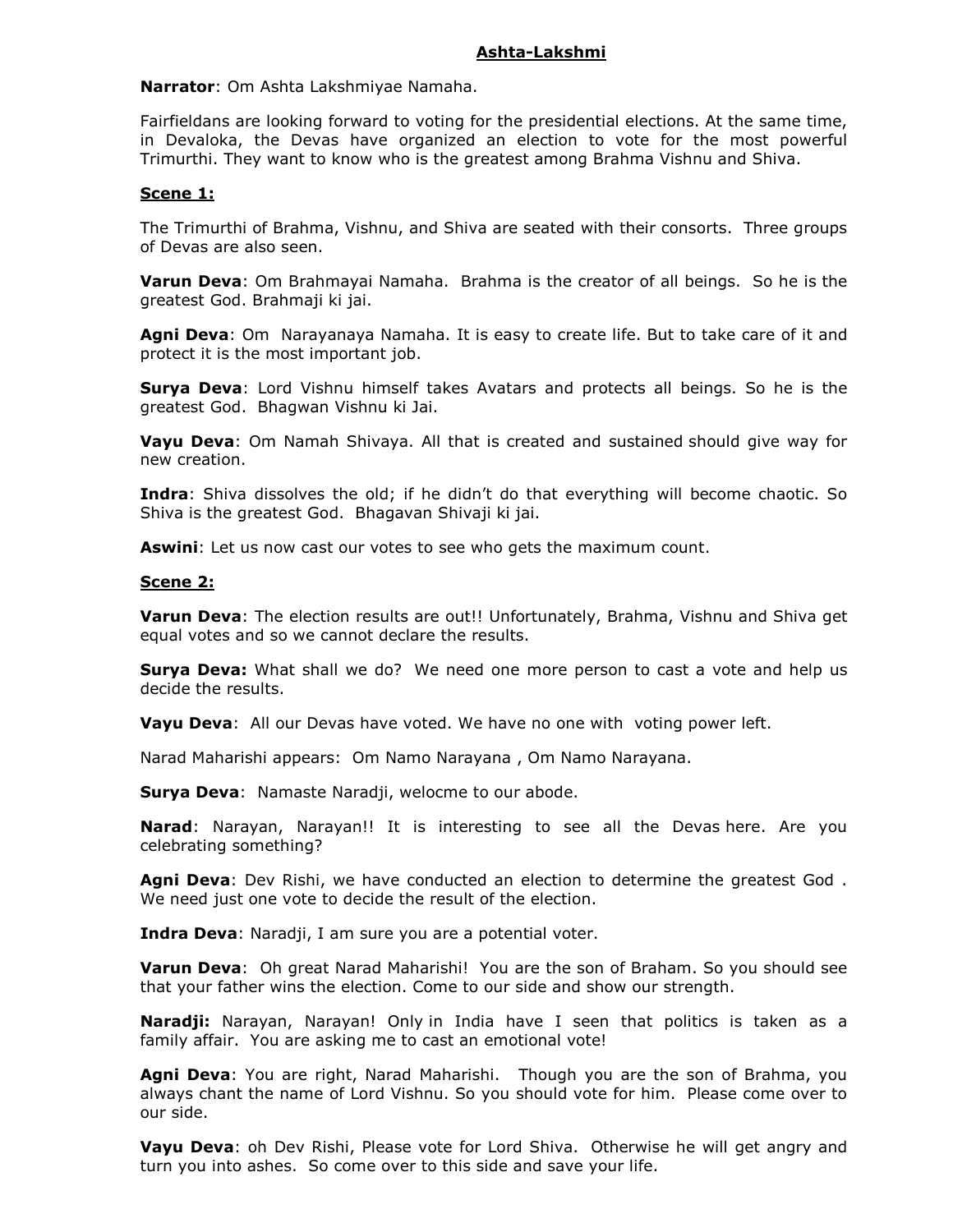All Devas try to pull Naradji to their sides.

Narad: Stop this craziness Devas! You are all Devas and yet are ignorant of the highest Truth. There is only one God, the pure Consciousness. Brahma, Vishnu and Shiva are three manifestations of that same Consciousness. You look at the external form and are misguided. See only the Truth and you will not be ignorant.

Aswini Deva: Dhanyavaad, Maharishi for correcting our ignorance.

**Varun Deva:** Please forgive our foolishness and bless us all so that we seek the Truth.

**Narrator**: All these problems arise because of one fact. You are Devas and yet you fail to use your intellect wherever needed. Decisions should not be based on personal likes and dislikes. If an individual takes a decision on his emotional likes and dislikes, without using his intellect, he or she will suffer at all levels of materialistic and spiritual aspects of life. Decisions should be based on the welfare of everyone. This will indirectly help the very same individual also. One who does all actions with this simple Truth will prosper in all walks of life.

Agni Deva: Only the Guru can lead us from false to Truth. Narad Guruji ki jai.

Vayu Deva: Dhanyavaad, Maharishi for enlightening us with this Truth on this great Deepavali day.

Varun Deva: Let this Truth, like a light, fill our hearts and quide us everyday.

**Indra Deva:** Oh Lord Brahma, Vishu and Shiva, please bless everyone on this Deepvali day, especially the people of Fairfield who are celebrating Deepavali with great devotion to Lakshmi.

Narad: Celebrations of festivals are for bringing inner change. So I would like to narrate the story of Ashtalakshmi on this occasion to all of you. Understanding the essence of the story will bring blessings of Lakshmi to everyone.

#### Scene 3:

Narrator: The great sage Narad Maharishi narrated the story of the great king Bhoja and the Ashta Lakshmis, the eight forms of Lakshmi.

Raja Bhoja performed pooja daily to all the eight forms of Lakshmi.

Sumanasa vandhitha, madhavi chandra sahodhari hemamaye,

Munigana manditha, moksha pradhayini, manjula bhashini, veda nuthe,

Pankaja vasini deva supoojitha sadguna varshani, santhiyuthe,

Jaya jaya hey madhusoodhana kamini Adhilakshmi sada palaya maam.

Raja Bhoja: Om Aadhi Lakshmiyae Namaha.

Aadhi Lakshmi: I am Aadhi Lakshmi. Aadhi means primordial (primary). I represent the happiness in everyone. I am also known as Rama. I reside in the heart of Vishnu. I am portrayed as sitting in the lap of Vishnu. (Can hold a happy symbol in hand)

Raja Bhoja: Om Dhaanya Lakshmiyae Namaha.

**Dhaanya Lakshmi:** I am Dhaanya Lakshmi. I represent the nourishment in everyone Dhaanya means grains, the source of nutrients. I am portrayed with all different types of foods. (Hold hay with grains)

Raja Bhoja: Om Dhairya Lakshmiyae Namaha.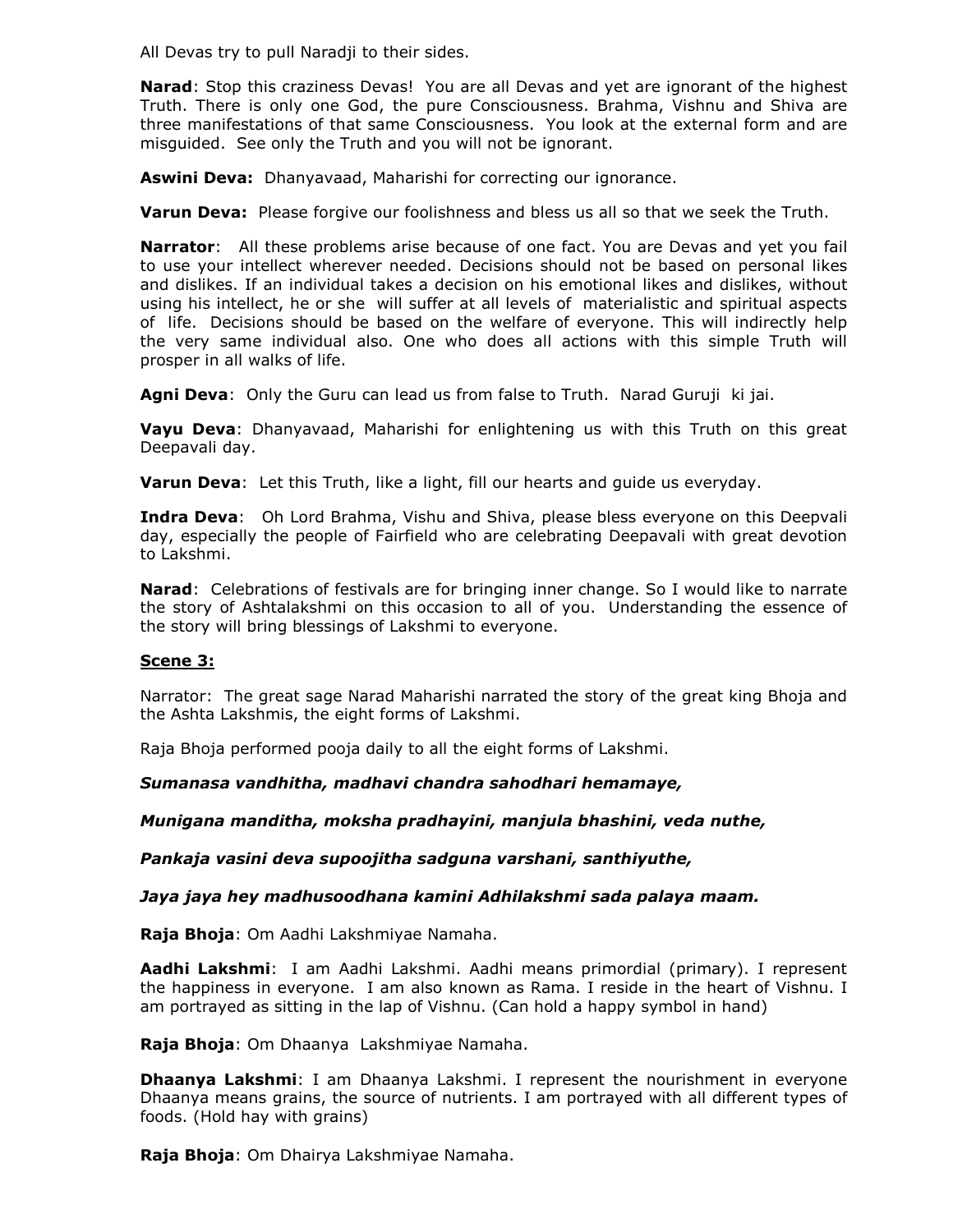Dhairya Lakshmi: I am Dhairya Lakshmi. I represent infinite courage and strength. I help overcoming hurdles in life. Those who worship me live and lead a life with tremendous patience and inner stability. (Hold trishul in hand).

Raja Bhoja: Om Gaja Lakshmiyae Namaha.

Gaja Lakshmi: I am Gaja Lakshmi. Gaja means elephant. I came out of the ocean during the churning of the ocean. I am also known as the daughter of the ocean. During the Deepavali festival, I am worshipped along with Ganesh. I represent a positive attitude and I remove negativities from everyone. (Hold elephant in hand)

Raja Bhoja: Om Santhaana Lakshmiyae Namaha.

Santhaana Lakshmi: I am Santhaana Lakshmi. Santhaana means children. I bestow wealth in the form of desirable children with good health & long life. (Hold a baby in hand).

Raja Bhoja: Om Vijaya Lakshmiyae Namaha.

Vijaya Lakshmi: I am Vijaya Lakshmi. Vijaya is victory. Vijay is to get success in all external and internal efforts we undertake. (Hold a red flag in hand).

Raja Bhoja: Om Dhana Lakshmiyae Namaha.

**Dhana Lakshmi:** I am Dhana Lakshmi. Dhana is wealth. I bless everyone with material abundance. I am portrayed in the form of Gold coins. (Hold Golden coin chain in hand).

Raja Bhoja: Om Vidya Lakshmiyae Namaha.

Vidya Lakshmi: I am Vidya Lakshmi. Vidya means knowledge. I represent material and spiritual knowledge. (Hold book in hand).

**Raja Bhoja:** Oh Great Mothers! I am blessed by your presence. Everyday you come with such bright happy faces, but why are you sad today?

**Dhaanya Lakshmi:** Yes, you are right Bhoja. Due to your past karmic actions, all of us have to leave you for some period of time.

Aadhi Lakshmi: But you have done a lot of good karmas now. So we would like to offer you a boon.

Vijaya Lakshmi: You can choose any one of us to stay back with you. Tell us which one of us would you like staying back with you?

**Raja Bhoja:** (meditates). I would like Dhairya Lakshmi to stay back with me.

(All the Lakshmis leave except Dhairya Lakshmi. Then immediately all of them come back).

Raja Bhoja: This is a surprise, O! Mothers, you are all back!

Gaja Lakshmi: You have won us by your intellect. You did not grieve emotionally when we left you. Instead, very intelligently, you chose Dhairya Lakshmi to be with you.

**Dhana Lakshmi:** Wherever Dhairya or courage and positive attitude is present, all eight Lakshmis will be there.

Raja Bhoja: Jai Ashta Lakshmi!

All Lakshmis: Mangalam Raja Bhoja!